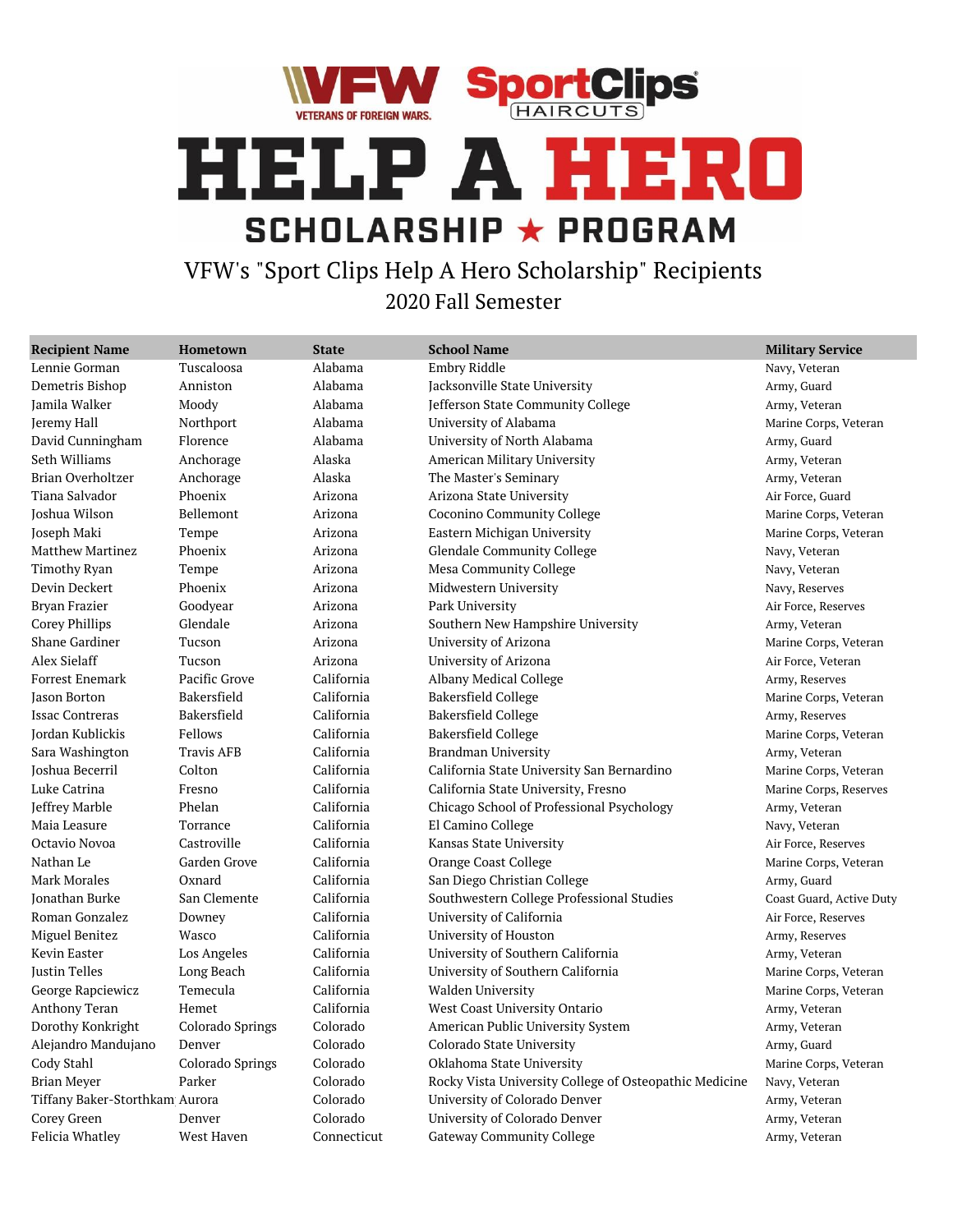| <b>Recipient Name</b>   | Hometown             | <b>State</b> | <b>School Name</b>                                   | <b>Military Service</b> |
|-------------------------|----------------------|--------------|------------------------------------------------------|-------------------------|
| Christopher Stuebbe     | Navarre              | Florida      | American Public University                           | Air Force, Active Duty  |
| Michael Forcino         | Daytona Beach        | Florida      | Embry-Riddle Aeronautical University                 | Army, Guard             |
| <b>Brandon Price</b>    | Tallahassee          | Florida      | Florida State University College of Medicine         | Army, Veteran           |
| Cesar Orozco            | Miami                | Florida      | Full Sail University                                 | Navy, Veteran           |
| Courtney Jadallah       | Riverview            | Florida      | Galen College of Nursing                             | Army, Veteran           |
| Rashaun Jackson         | Orlando              | Florida      | Keiser University                                    | Army, Veteran           |
| Oscar Rojas             | Orlando              | Florida      | L3Harris Flight Academy                              | Marine Corps, Veteran   |
| Frances Dae Mendoza     | Largo                | Florida      | Purdue University Global                             | Army, Active Duty       |
| <b>Elyse Cenatus</b>    | Riverview            | Florida      | Rasmussen College                                    | Navy, Veteran           |
| Brandon Miller          | St. Augustine        | Florida      | University of Phoenix                                | Marine Corps, Veteran   |
| <b>Jackie Ratliff</b>   | Spring Hill          | Florida      | University of South Florida                          | Army, Veteran           |
| Jedediah Winum          | Tampa                | Florida      | University of South Florida                          | Marine Corps, Veteran   |
| Zykeis Jones            | Panama City          | Florida      | University of West Florida                           | Army, Guard             |
| <b>Tori Andrews</b>     | Tifton               | Georgia      | Academy of Art University                            | Army, Veteran           |
| Jonathan Babb           | Augusta              | Georgia      | Augusta University                                   | Army, Reserves          |
| Daniel Nutt             | Gainesville          | Georgia      | Georgia Institute of Technology                      | Army, Veteran           |
| Scott Basham            | Cartersville         | Georgia      | Purdue University Global                             | Army, Guard             |
| Thomas Chan             | Savannah             | Georgia      | University of Illinois: Urbana-Champaign             | Army, Active Duty       |
| Andre Exilien           | Ewa Beach            | Hawaii       | American Public University                           | Air Force, Active Duty  |
| Crystina Armstrong      | Richfield            | Idaho        | Columbia Southern University                         | Army, Veteran           |
| Jordan Perez            | Poplar Grove         | Illinois     | Concordia University - Chicago                       | Air Force, Veteran      |
| Levi Perez              | Evanston             | Illinois     | Kansas State University                              | Marine Corps, Veteran   |
| Nathaniel Ochs          | DeKalb               | Illinois     | Northern Illinois University                         | Army, Guard             |
| Joe Giffen              | Moline               | Illinois     | University of Dayton                                 | Army, Veteran           |
| Jacob Jones             | Fort Wayne           | Indiana      | Purdue University Fort Wayne                         | Marine Corps, Veteran   |
| John Engelman           | Iowa City            | Iowa         | University of Iowa College of Law                    | Marine Corps, Veteran   |
| Ryan Frick              | Independence         | Kansas       | Fort Hays State University                           | Army, Guard             |
| Jason Gragg             | Salina               | Kansas       | Kansas State University Polytechnic                  | Army, Veteran           |
| Sagar Khadka            | Wichita              | Kansas       | Thomas Edison State University                       | Air Force, Active Duty  |
| Brian Bobka             | Lawrence             | Kansas       | University of Kansas                                 | Air Force, Guard        |
| <b>Traevonne Greene</b> | Topeka               | Kansas       | Washburn University                                  | Air Force, Guard        |
| Paul Dwyer              | Greenville           | Kentucky     | Madisonville Community College                       | Marine Corps, Veteran   |
| Katherine Payne         | Owensboro            | Kentucky     | Western Kentucky University                          | Air Force, Veteran      |
| Juan Tomas              | Owensboro            | Kentucky     | Western Kentucky University                          | Army, Guard             |
| Michael Navarro         | Deridder             | Louisiana    | Central Michigan University                          | Army, Active Duty       |
| Dorcas Dunham           | Severn               | Maryland     | Berklee Online                                       | Army, Veteran           |
| Robin Horsmon           | Aberdeen             | Maryland     | John Hopkins University School of Nursing            | Army, Veteran           |
| <b>Spencer Poort</b>    | Kalamazoo            | Michigan     | Western Michigan University                          | Marine Corps, Reserves  |
| Jessie Thielen          | <b>Spring Valley</b> | Minnesota    | University of Minnesota                              | Navy, Veteran           |
| David Sturgeon          | Butler               | Missouri     | <b>Bellevue University</b>                           | Army, Guard             |
| Ian Tucker              | Springfield          | Missouri     | Missouri State University                            | Army, Veteran           |
| Tyler Jackson           | Weston               | Missouri     | Park University                                      | Army, Reserves          |
| Ryan England            | Peculiar             | Missouri     | University of Central Missouri                       | Air Force, Reserves     |
| Abdurahim Sharif        | Kansas City          | Missouri     | University of Missouri - Kansas City                 | Army, Guard             |
| Javier Rodriguez        | <b>Great Falls</b>   | Montana      | Arizona State University                             | Air Force, Active Duty  |
| Rebecca Pulley          | <b>Great Falls</b>   | Montana      | Montana State University                             | Air Force, Veteran      |
| Zaw Oo                  | Lincoln              | Nebraska     | The City University of New York (CUNY)               | Army, Veteran           |
| Ashley Lyke             | Las Vegas            | Nevada       | American Military University                         | Navy, Veteran           |
| Trae Hill               | N. Las Vegas         | Nevada       | University of Nevada Las Vegas                       | Air Force, Veteran      |
| Julia Vineyard          | Henderson            | Nevada       | University of Nevada Las Vegas                       | Air Force, Veteran      |
| Rayshawn Williams       | Las Vegas            | Nevada       | University of Nevada Las Vegas                       | Marine Corps, Veteran   |
| Nicholas Lepore         | Edison               | New Jersey   | Columbia University Vagelos College of Physicians    | Marine Corps, Veteran   |
| Donald Isaacs           | Princeton            | New Jersey   | Princeton School of Public and International Affairs | Army, Veteran           |
| Donald Koger            | Piscataway           | New Jersey   | <b>Rutgers University</b>                            | Army, Veteran           |
| Samuel Butler           | Alamogordo           | New Mexico   | Western Governors University                         | Air Force, Active Duty  |
| Leonie McLaughlin       | New Rochelle         | New York     | Mercy College                                        | Air Force, Guard        |
| Jane DaCosta            | West Babylon         | New York     | New York University                                  | Navy, Veteran           |
| Cory Breegle            | Brooklyn             | New York     | Pratt Institute                                      | Army, Veteran           |